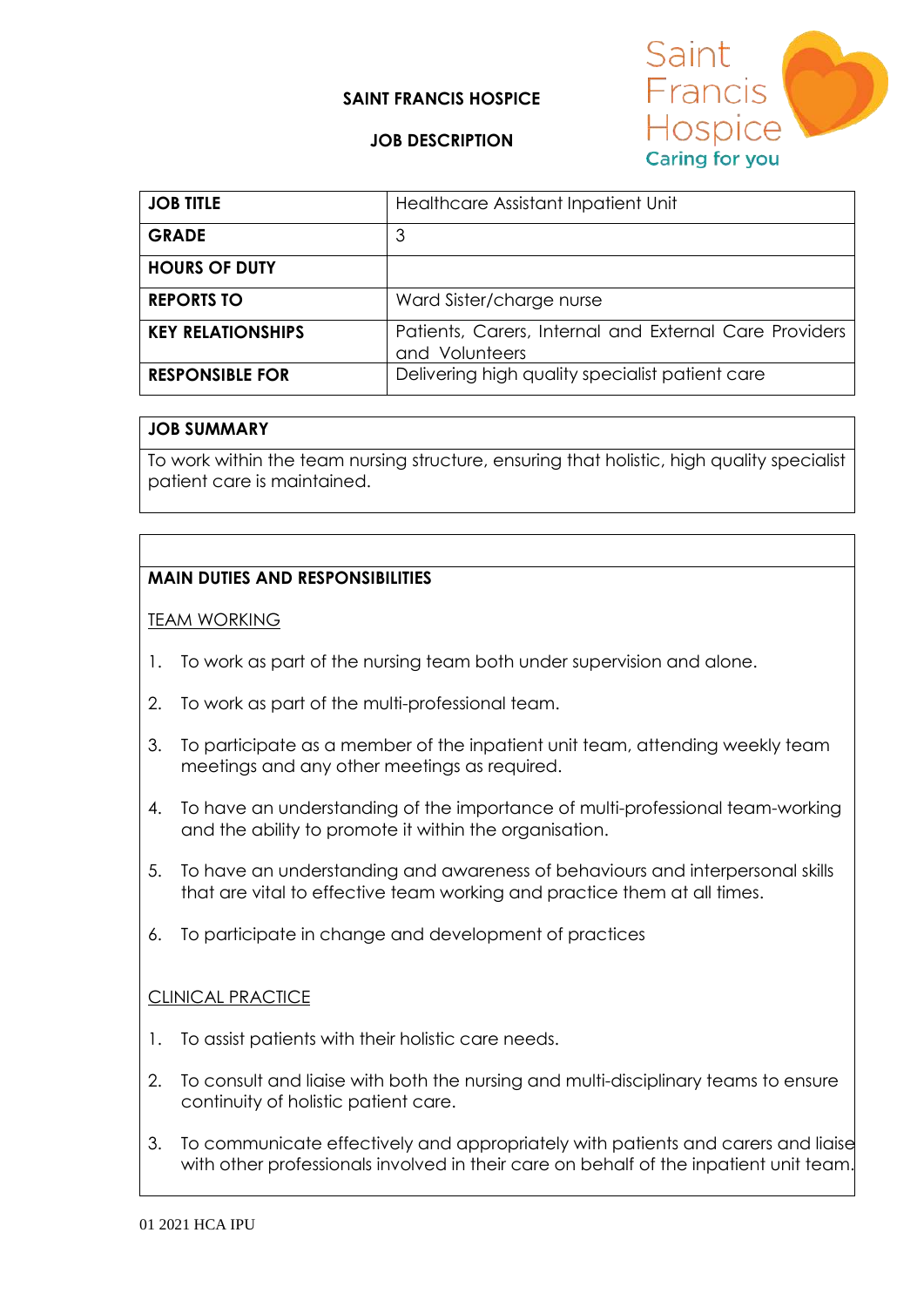- 4. Recognise and report changes in the patient's condition
- 5. To implement nursing procedures correctly to include the recording of observations, assiting with PEG feeds and performing bladder scanning, ensuring that patient documentation reflects a holistic account of patient interventions.
- 6. To maintain all clinical records and associated documentation written and electronic – in accordance with Saint Francis Hospice policies.
- 7. To be a reflective practitioner who demonstrates flexibility to the advantage of the team environment.

# **COMMUNICATION**

- 1. Ensure effective communication with patients, relatives and other visitors.
- 2. Participate in discussion and ensure effective communication with the wider clinical team when planning and evaluating patient care needs.
- 3. Attend and actively participate in multidisciplinary team meetings to ensure high quality holistic care for patients and their families.

## EDUCATION OF SELF AND OTHERS

- 1. To maintain an awareness of developments in nursing and palliative care.
- 2. Actively participate in the Saint Francis Hospice reflective practice programme and meet mandatory attendance requirements.
- 3. Take responsibility for own educational and personal development which will be monitored as part of the annual appraisal review.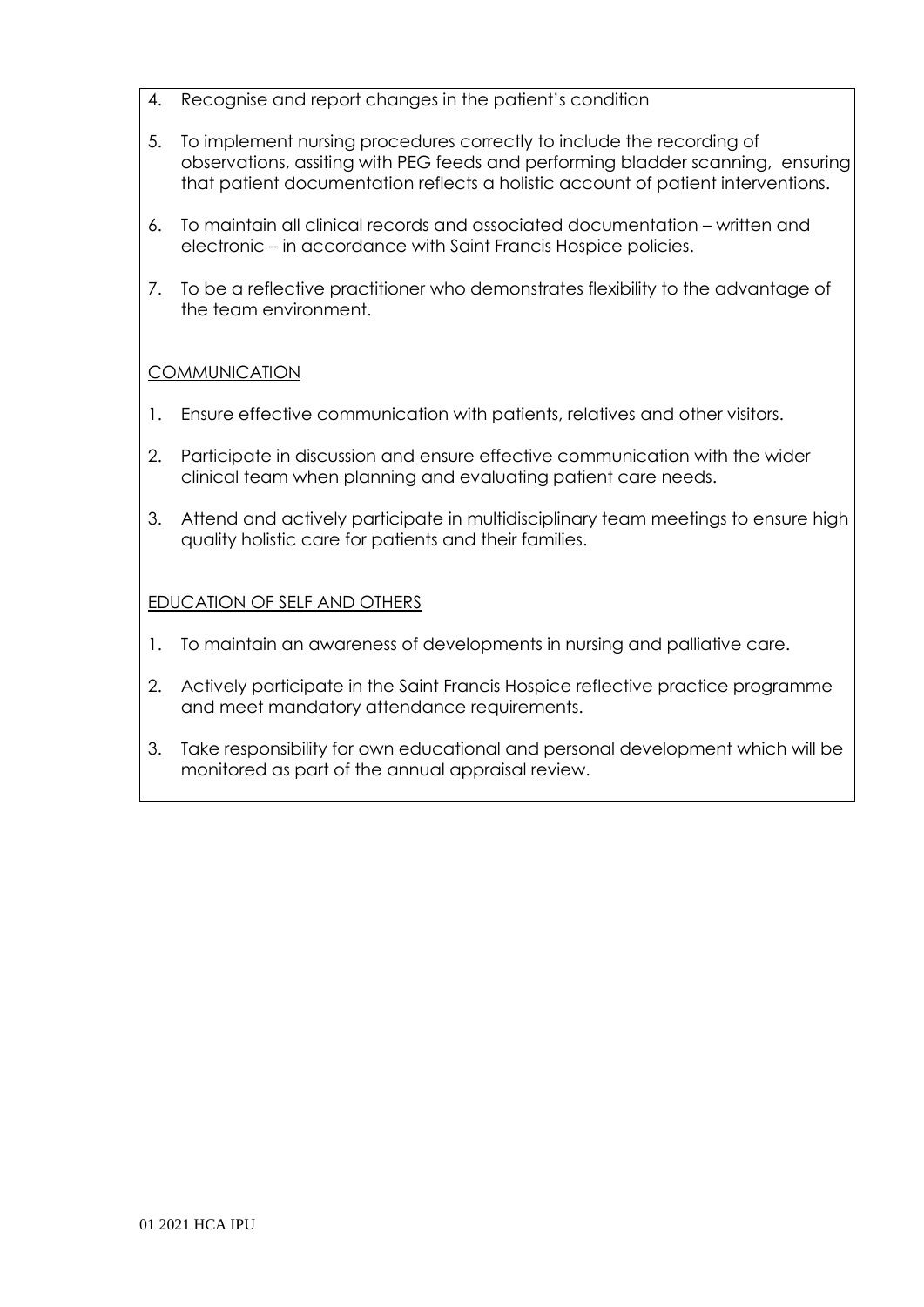### **ADDITIONAL REQUIREMENTS OF POSTHOLDER**

**SENSITIVITY AND PROFESSIONALISM:** As an employee of Saint Francis Hospice you should expect that it is likely that you will come into contact with patients, their families and members of the public who are at the end of life or recently bereaved. All employees are expected to respond to people recounting and expressing their emotions about such events with sensitivity and understanding, and to know enough about the services that the Hospice provides to be able to signpost people who may benefit from our services to the relevant contacts.

**CONFIDENTIALITY**: The post holder must maintain confidentiality, security and integrity of information relating to patients, staff and other hospice matter during the course of duty. Any breach of Confidentiality may become a disciplinary issue.

**DATA PROTECTION:** It is the responsibility of all staff to be aware of their obligations in respect of the Data Protection Act 2018.

**EQUAL OPPORTUNITES:** The hospice is committed to the development of positive policies to promote equal opportunity in employment and has a clear commitment to equal opportunities. All employees have a responsibility to ensure that they understand the standards expected and that they promote and adhere to the equal opportunity measures adopted by the hospice.

**HEALTH AND SAFETY**: All staff must be familiar with section 2 of the Health & Safety Policy, Organisation of Health and Safety. This documents sets out the responsibilities of all staff for health and safety, whether in a supervisory capacity or not. Policy section 3 (arrangements for Health and Safety) provides an overview of training for competence in Health and Safety matters.

**HOSPICE IDENTITY BADGES**: Hospice ID badges must be worn at all times whilst on duty.

**SMOKING:** The hospice acknowledges its responsibility to provide a safe, smoke free environment, for its employees, service users and visitors. Smoking is therefore not permitted at any point whilst on duty, in accordance with the guidelines set down within the Hospice No Smoking Policy.

## **REGISTRATION COMPLIANCE/CODE OF CONDUCT:**

All employees who are required to register with a professional body to enable them to practice within their profession are required to comply with their code of conduct and requirements of their professional registration.

**WORKING TIME REGULATIONS:** The 'Working Time Regulations 1998' require that you should not work more than an average of 48 hours in each week. For example, in a 26 week period you should work no more than 1248 hours.

*Please note that this job description is not definitive or restrictive in any way. It is a guide to the responsibilities of the role. It may be reviewed, in consultation with the*  post holder, in light of changing circumstances and the changing needs of the *Hospice.*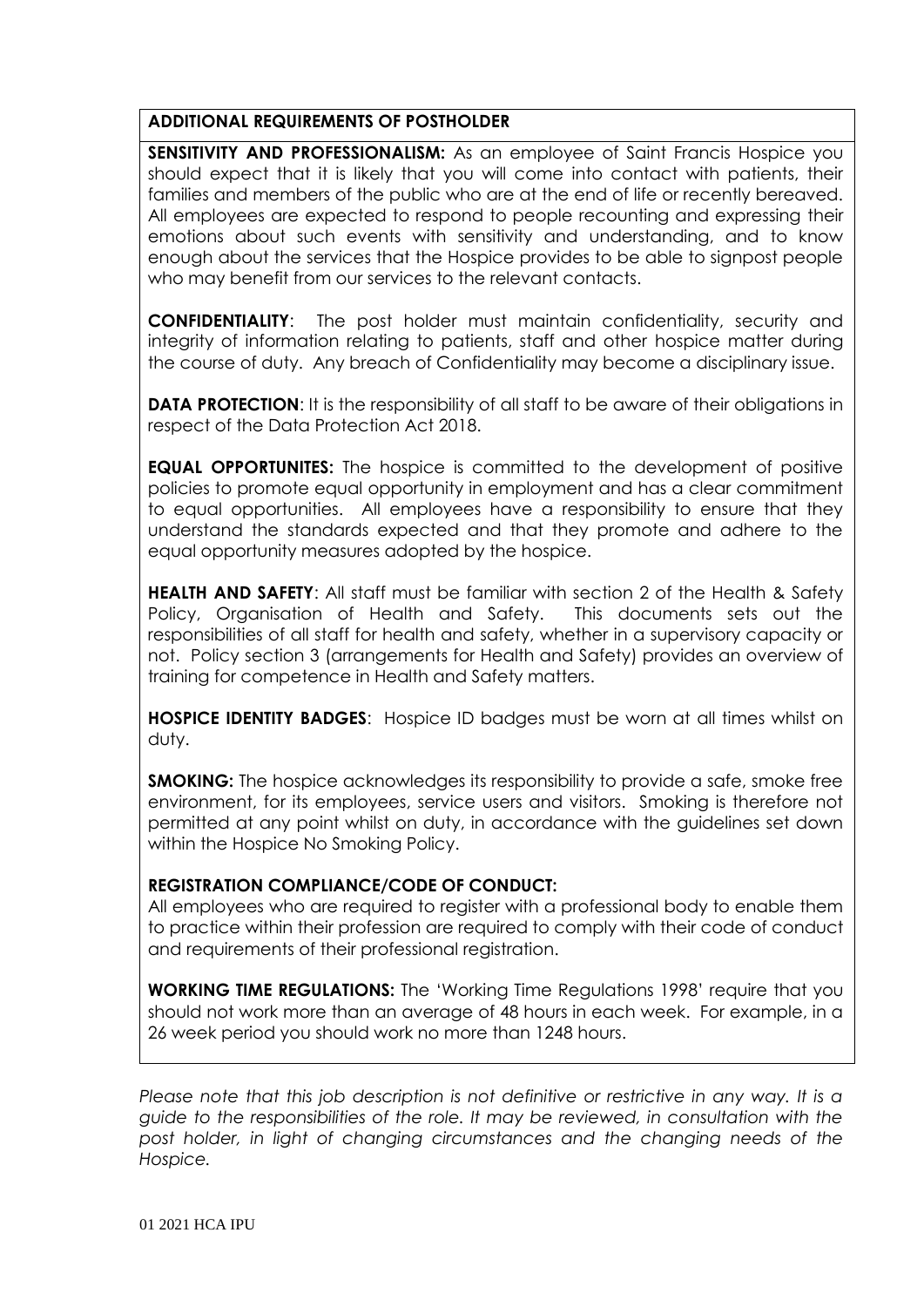*The post holder will be expected to perform any other such duties as might reasonably be required by the Director and will work in accordance with all Hospice Policies and Procedures.*

In an emergency, all staff may be required to work different hours or carry out *different tasks to those set out in their contracts of employment. This will be done in consultation with individuals and taking into account any special circumstances that may exist.*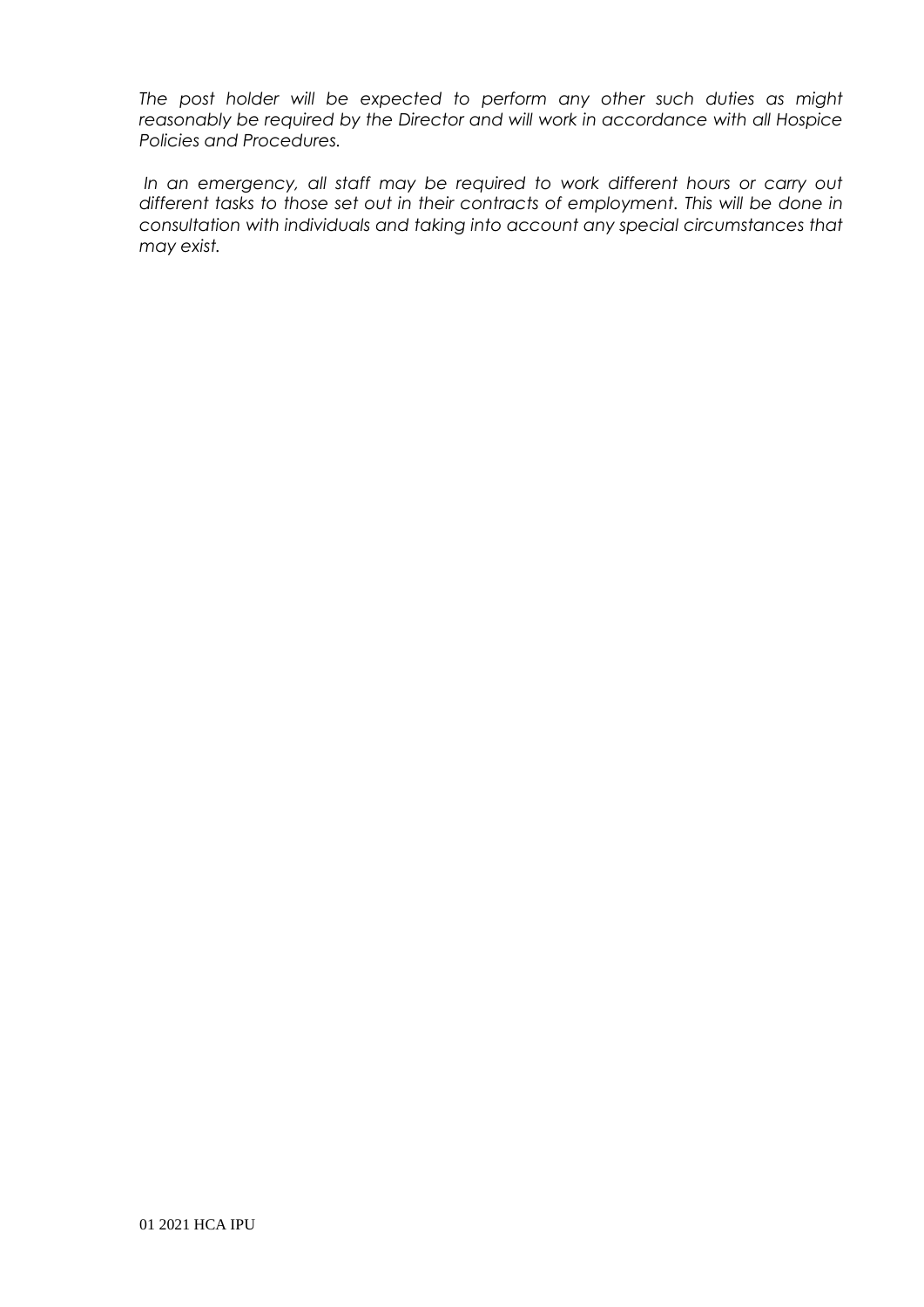# **PERSON SPECIFICATION**

# **Healthcare Assistant Inpatient Unit**

|        | <b>E = ESSENTIAL</b><br><b>D = DESIRABLE</b>                                                                                                                                                                                                                                                |        |  |  |
|--------|---------------------------------------------------------------------------------------------------------------------------------------------------------------------------------------------------------------------------------------------------------------------------------------------|--------|--|--|
|        | Demonstrating the Hospice Values - Supportive, Compassionate,<br>Inclusive and Respectful, Professional, Always Learning                                                                                                                                                                    |        |  |  |
|        | <b>Supportive</b> - The ability to listen to and value peoples' experience and<br>use them to give the personal support that is right for everyone.                                                                                                                                         | E.     |  |  |
|        | <b>Compassionate</b> - The ability to be kind and treat everyone we meet<br>with care and compassion. The ability to be friendly and put people<br>at the heart of our actions and words, supporting people's choices<br>and decisions, helping them to feel safe, secure and valued.       |        |  |  |
|        | Inclusive and Respectful - The ability to be open and transparent and<br>value each person's individuality. To be able to show respect for<br>everyone and value diversity. To be mindful that our different<br>experiences and knowledge make us stronger and together we<br>achieve more. |        |  |  |
|        | <b>Professional</b> - The ability to do your best, in providing the<br>appropriate care and expertise to those who need us and support us.                                                                                                                                                  | E<br>E |  |  |
|        | Always Learning - The ability to be open and outward looking, always<br>ready to adapt and change, looking for better ways of doing things,<br>by learning from each other and from the ever changing world around<br>US.                                                                   |        |  |  |
|        | <b>Qualifications &amp; Training</b>                                                                                                                                                                                                                                                        |        |  |  |
|        | <b>Basic literacy skills</b>                                                                                                                                                                                                                                                                | E.     |  |  |
|        | n NVQ level 3 in Care or equivalent level of previous experience as a<br>Heath care assistant                                                                                                                                                                                               |        |  |  |
|        | <b>Skills/Abilities/Knowledge</b>                                                                                                                                                                                                                                                           |        |  |  |
| ❏      | Has the ability to work on own and as part of a team                                                                                                                                                                                                                                        | Е      |  |  |
| ❏      | Flexible approach to team working and an awareness of team                                                                                                                                                                                                                                  | E      |  |  |
|        | dynamics                                                                                                                                                                                                                                                                                    |        |  |  |
| ❏      | Has an understanding of the aims and objectives of palliative care                                                                                                                                                                                                                          | E      |  |  |
| $\Box$ | Has an awareness and understanding of confidentiality issues                                                                                                                                                                                                                                | Е      |  |  |
| $\Box$ | Demonstrates effective communication skills with<br>patients and families<br>colleagues                                                                                                                                                                                                     | E      |  |  |
|        | □ Has awareness of current issues within health care settings                                                                                                                                                                                                                               | E      |  |  |